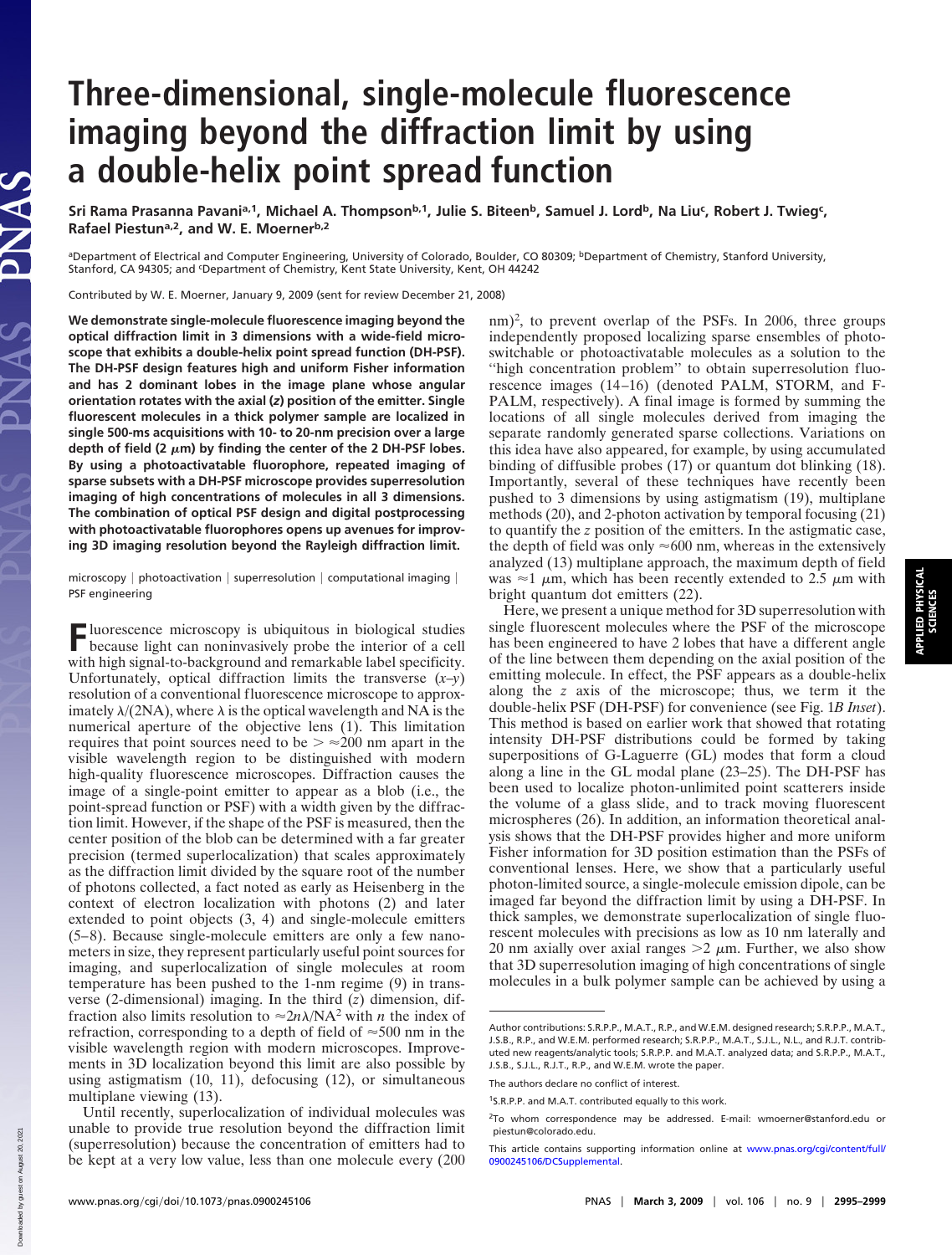

**Fig. 1.** DH-PSF imaging system and z-calibration. (*A*) Collection path of the single-molecule DH-PSF setup. IL is the imaging (tube) lens of the microscope, L1 and L2 are focal-length-matched achromatic lenses, and SLM is a liquid crystal spatial light modulator. (*B*) Typical calibration curve of angle between 2 lobes with respect to the horizontal versus axial position measured with a piezo-controlled objective. (*Inset*) 3D plot of the DH-PSF intensity profile (Scale bar: 400 nm.) (*C*) Images of a fluorescent bead used for the calibration curve at different axial positions, with 0 being in focus.

photoactivatable 2-dicyanomethylene-3-cyano-2,5-dihydrofuran (DCDHF) fluorophore, a modification of the recently reported azido-DCDHF (27). Two molecules as close as 14 nm (*x*), 26 nm (*y*), and 21 nm (*z*) are resolved by this technique. The ideas presented here should be broadly applicable to superresolution imaging in various fields ranging from single emitters in solid hosts for materials science applications to biological and biomedical imaging studies.

## **Fundamentals of Imaging by Using the DH-PSF**

The 3D positions of multiple sparse molecules are estimated with a single wide-field fluorescence image by using the DH-PSF design as follows. The imaging system is composed of a sample located at the objective focal plane of a conventional inverted microscope and an optical signal-processing section as shown in Fig. 1*A*. The signal-processing section is essentially a 4f imaging system with a reflective phase-only spatial light modulator (SLM) placed in the Fourier plane. Specifically, an achromatic lens L1 placed at a distance *f* from the microscope's image plane produces the Fourier transform of the image at a distance *f* behind the lens. The phase of the Fourier transform is modulated by reflection from the liquid crystal of the SLM. Because the SLM is sensitive only to vertically polarized light, a vertical polarizer P is placed immediately after the SLM to block any horizontally polarized light not modulated by the SLM. The final image is produced by another achromatic lens L2 ( $f = 15$  cm) placed at a distance *f* after the SLM and recorded with an electron-multiplying CCD (EMCCD) camera.

When the SLM is loaded with the DH-PSF phase-mask (26) (see [supporting information \(SI\)](http://www.pnas.org/cgi/data/0900245106/DCSupplemental/Appendix_PDF) *Appendix*), the Fourier transform of the sample image is multiplied by the DH-PSF transfer function. Equivalently, every object point is convolved with 2 DH-PSF lobes, with the angular orientation of the lobes depending on the axial location of the object above or below focus. The lobes are horizontal when the emitter is in focus. As the



**Fig. 2.** 3D localization of a single molecule. (*A*) Histogram of 44 localizations of one single photoactivated DCDHF-V-PF4 molecule in *x*, *y*, and *z* in a layer of PMMA. The standard deviations of the measurements in *x*, *y*, and *z* are 12.8, 12.1, and 19.5 nm, respectively. The smooth curve is a Gaussian fit in each case. An average of 9,300 photons were detected per estimation on top of background noise fluctuations of 48 photons per pixel. (*B*) Representative singlemolecule image with DH-PSF acquired in one 500-ms frame. (*C*) Localizations plotted in 3 dimensions.

emitter is moved toward the objective, the DH-PSF lobes rotate in the counterclockwise direction. However, if the emitter is moved away from the objective the lobes rotate in the clockwise direction. When a sample comprises multiple sparse molecules at different 3D positions, the detected DH-PSF image will exhibit 2 lobes (with different angular orientations) for each molecule. The transverse  $(x-y)$  position of a molecule is estimated from the midpoint of the line connecting the positions of the 2 lobes, and the axial position is estimated from the angle of the line connecting the 2 lobes by using a calibration plot that maps angles to axial positions. An example calibration plot of angle versus *z* position is shown in Fig. 1*B*. Fig. 1*B Inset* is a simulation of the 3D shape of the DH-PSF. Fig. 1*C* also shows actual DH-PSF images taken from a fluorescent bead at different *z* positions illustrating the type of data used to extract the calibration plot. The beads (pumped with 514 nm) have an emission spectrum with a peak at  $\approx$  580 nm.

### **Single-Molecule Localization by Using the DH-PSF**

Although imaging of highly fluorescent beads with the DH-PSF has been recently reported (26), it is critical to demonstrate useful imaging of single molecules because the much lower signal-to-background inherent in a typical single-fluorophore experiment taxes any imaging system and highlights areas for future development. Single-molecule imaging can be impeded by the  $>75\%$  loss associated with the SLM reflection arising from nonidealities in the device. Nevertheless, we have achieved 3D localization precision that compares well with previous approaches while more than doubling the available depth of field. Fig. 2 shows the results from the localization of one single molecule in a  $\approx$  2- $\mu$ m-thick poly(methyl methacrylate) (PMMA) film. The molecule is a derivative of the previously described class of photoswitchable fluorogenic azido-DCDHF molecules, specifically (*E*)-2-(4-(4-azido-2,3,5,6-tetrafluorostyryl)-3-cyano-5,5-dimethylfuran-2(5*H*)-ylidene)malononitrile, abbreviated as DCDHF-V-PF<sub>4</sub>-azide (see *[SI Appendix](http://www.pnas.org/cgi/data/0900245106/DCSupplemental/Appendix_PDF)* for structure). Although a full photophysical characterization of this molecule is needed, it was chosen for this study because (*i*) the azido-DCDHF class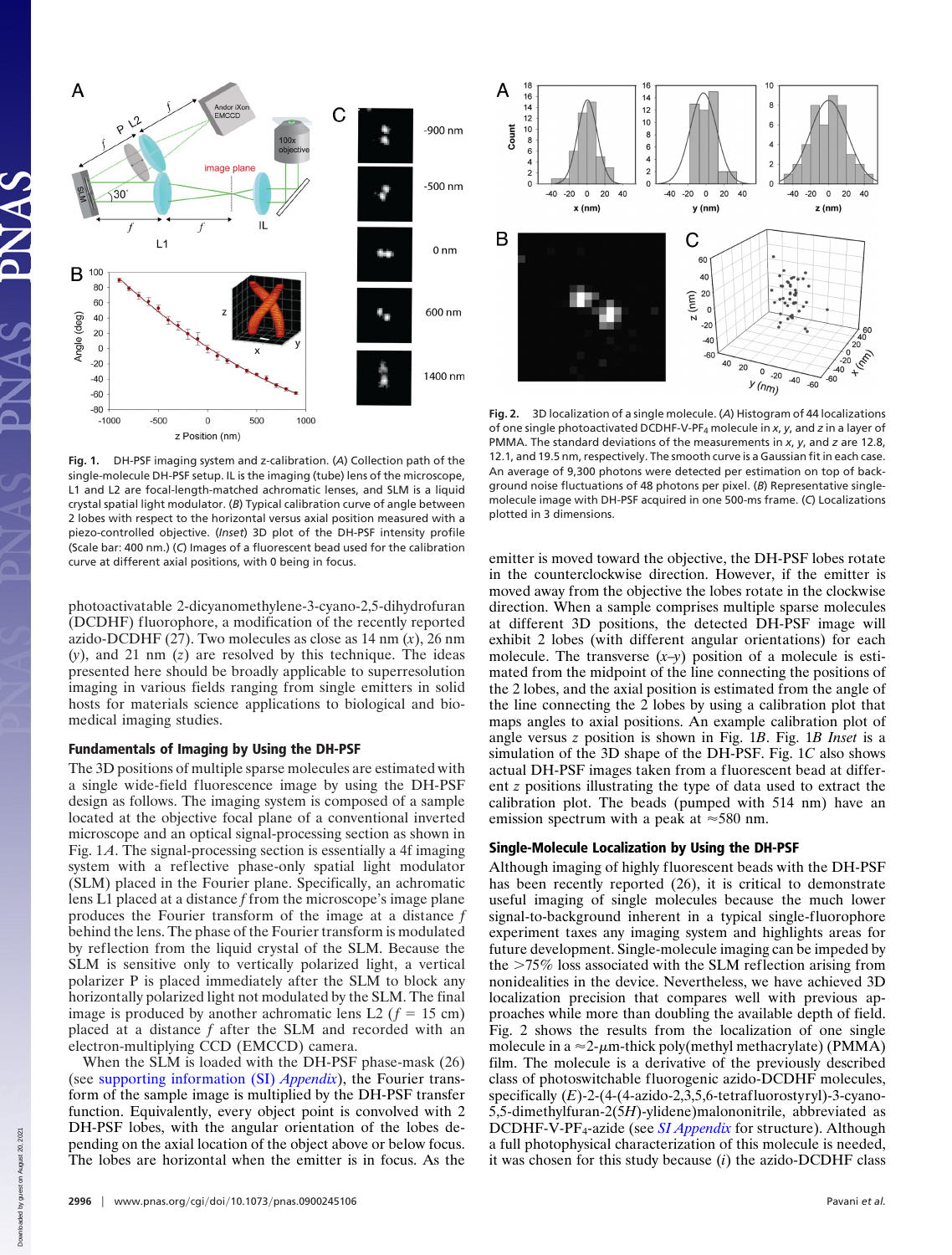

**Fig. 3.** 3D superlocalizations of a low concentration of DCDHF-P molecules in a thick PMMA sample. (*A*) Comparison of the standard PSF (i.e., *Upper*, SLM off) to the DH-PSF image of 2 molecules (*Lower*, SLM on). (Scale bar: 1 μm.) (*B*) Representative image of many single molecules at different *x*, *y*, and *z* positions. (Scale bar: 2  $\mu$ m.) (C) 4D (x, y, and z, time) representation of singlemolecule position determinations during a sequence of 97 frames, with a color map showing the time of acquisition.

of fluorophores emit on the order of 10<sup>6</sup> photons before photobleaching (27) (an order of magnitude more than photoswitchable fluorescent proteins), (*ii*) the molecule has a suitable emission wavelength for our SLM, and (*iii*) a relatively small amount of blue light irradiance is necessary for photoactivation. For the data shown, the fluorogenic azide functionalized molecule was previously irradiated with 407-nm light to generate the amine functionalized emissive form (27). For imaging, the molecule was pumped with 514 nm and the fluorescence peaking at 580 nm was recorded for 500 ms per frame to yield images similar to Fig. 2*B*. The synthesis and optical properties of the molecule can be found in the *[SI Appendix](http://www.pnas.org/cgi/data/0900245106/DCSupplemental/Appendix_PDF)*.

In this work, the location of each single molecule was determined by using 2 different schemes (see *[SI Appendix](http://www.pnas.org/cgi/data/0900245106/DCSupplemental/Appendix_PDF)*). The first method found the center of each DH-PSF lobe by using a least-squares Gaussian fit, then determined the midpoint between the centroid positions to define the *x*,*y* position of the bead, and finally obtained the angle between the centroid positions, which gives the *z* position of the emitter. The second method, which was considerably more computationally efficient than the first, determined the positions of the lobes of the PSF by using a simple centroid calculation. The first procedure gives better precision measurements than the second, although it is less robust in that it requires a fairly symmetric shape to obtain a good fit. The data in Fig. 2 were analyzed by using the first scheme, and data for the large number of molecules in Figs. 3 and 4 were analyzed by using the second scheme for computational convenience.

The 3D position of one single molecule was estimated 44 times and the histograms of the 3 spatial coordinates of the molecule are presented in Fig. 2*A*. The molecule was found to have a mean *z* position of 644 nm above the standard focal plane. Each estimation used an average of 9,300 photons with an average rms



**Fig. 4.** 3D superresolution imaging. (*A*) High concentrations of single molecules of DCDHF-V-PF4-azide in a thick PMMA sample image using the PALM/ STORM/F-PALM method with the DH-PSF as described in the text. Color indicates total number of photons used for estimation after background correction. (*B*) Zoom-in of position estimations for molecules 1 and 2 (blue and red, respectively) separated by 14 nm (*x*), 26 nm (*y*), and 21 nm (*z*); Euclidean distance (green): 36 nm. (Scale bar: 20 nm.) (*C*) Image from activation cycle 1 showing molecule 1. (*D*) Image from later in cycle 1 confirming that molecule 1 bleached. (*E*) Image from activation cycle 2 showing molecule 2. (Scale bar: *C–E*, 1 μm.)

background fluctuation of 48 photons per pixel. The histograms in Fig. 2*A* must be regarded as a population of successive position determinations that have a population standard deviation, or localization precision, of 12.8, 12.1, and 19.5 nm in *x*, *y*, and *z*, respectively. The *x* direction is defined as the orientation of the line between the 2 DH-PSF lobes for a molecule at *z* 0 in Fig. 1. These values should be regarded as the expected localization precision for a single measurement (7). As is well known, if all of the 44 position measurements in Fig. 1*A* are combined, the result will have a far smaller localization precision as would be expected from the scaling of the standard error of the mean (i.e., the inverse of the square root of the number of measurements or 6.6 times smaller), but in many studies, multiple localizations of the same single molecule may not be possible. The localization precision of our method is within the same range as both the astigmatic (19) and multiplane techniques (20), while simultaneously more than doubling the depth of field. It is worth noting that the simple estimators reported here are not statistically efficient because they do not reach the Cramer–Rao bound for the DH-PSF (26). This indicates that the simple estimators are not currently using all of the possible information contained in the images, and that there is room for significant improvement through the choice of a better estimator. Also, the system can be made more photon-efficient by using a custom DH-PSF phase mask, which would take away the need for a polarizer and would avoid the SLM losses. These and other improvements in background minimization and drift correction should allow for improved localization precision in the future.

#### **DH-PSF Imaging of Single Molecules in a Thick Sample**

The DH-PSF imaging system can be used to identify the 3D position of many molecules in a single image as long as the PSFs from the different emitters do not appreciably overlap. Fig. 3 demonstrates this capability by using a sample containing a low concentration of the fluorophore DCDHF-P (28) (see *[SI Ap](http://www.pnas.org/cgi/data/0900245106/DCSupplemental/Appendix_PDF)* $pendix$  for structure) embedded in a  $\approx$ 2- $\mu$ m-thick PMMA film. Fig. 3*A* compares the standard and the DH-PSF images of 2 molecules at different 3D positions selected to be fairly close to

Down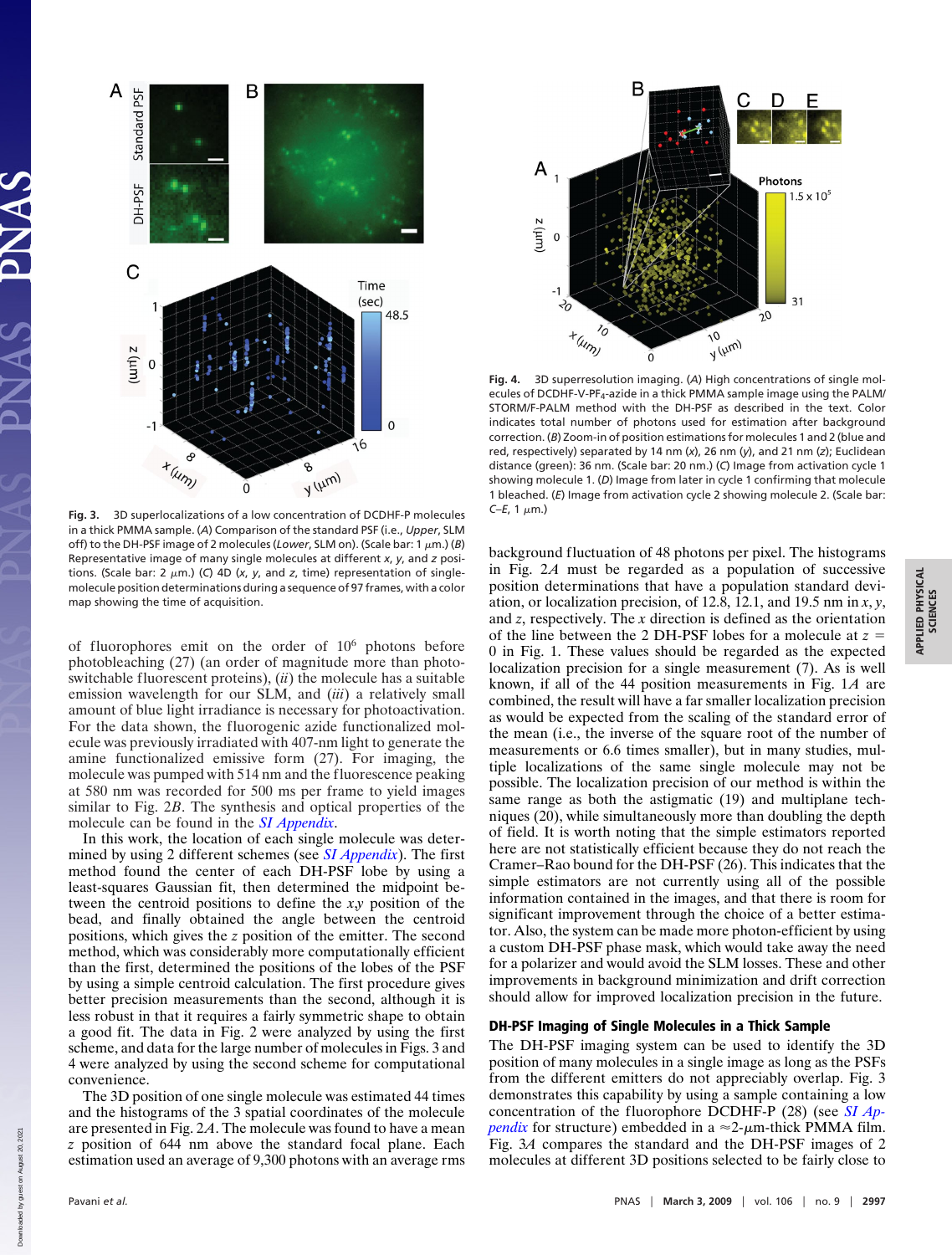the focal plane for purposes of illustration only. Notable in the DH-PSF image is a slightly increased background compared with the standard PSF, a property that arises from the distribution of photons between the DH-PSF lobes over a long axial range. In general, molecules away from the focal plane appear quite blurry in the standard PSF image. In contrast, the DH-PSF image encodes the axial position of the molecules in the angular orientation of the molecules' DH-PSF lobes, which are distinctly above the background with approximately the same intensity through the entire *z* range of interest. This increased depth-offield is illustrated directly in Fig. 3*B*, which shows a representative DH-PSF image of multiple molecules in a volume. Each molecule is seen to exhibit 2 lobes oriented at an angle that is uniquely related to its axial position. This image is obtained by averaging 97 successive frames recorded with a 500-ms exposure time. Fig. 3*C* shows the 3D positions of molecules extracted from each of these 97 frames as a function of time in the imaging sequence (encoded in the color map). Molecules were localized below the diffraction limit over an axial range of 2  $\mu$ m. Molecules that were localized more than once are shown as a spread of points, each representing a single localization event. This apparent spread is not due to drift, but is rather an ensemble of multiple position determinations as in Fig. 2*A*.

### **Imaging of Molecules Spaced Closer than the Diffraction Limit**

When a large concentration of fluorophores is present, repeated photoactivation, image acquisition, localization, and photobleaching of nonoverlapping subsets of fluorescent molecules provides resolutions beyond the classical diffraction limit (superresolution). Fig. 4 shows that 3D superresolution can be achieved with a DH-PSF system. We used the fluorogenic DCDHF-V-PF4-azide (see *[SI Appendix](http://www.pnas.org/cgi/data/0900245106/DCSupplemental/Appendix_PDF)*) as our photoactivatable molecule, again in a thick film of PMMA. Subsets of the molecules were photoactivated with 407-nm light, and then excited with 514-nm light to image the fluorescent emission centered at 578 nm. Accordingly, a DH-PSF mask designed for 578 nm was loaded into the SLM. The power and the duration of the purple 407-nm beam were chosen so that only a sparse subset of molecules activate in each cycle.

Fig. 4*A* shows the 3D average position of each molecule extracted from 30 activation cycles, with 30 (500 ms) frames per activation. The color map encodes the total number of photons available for position localization. Fig. 4*B* shows a zoom-in of 2 molecules establishing the superresolving capability of the method: these 2 molecules are separated by 14 nm (*x*), 26 nm (*y*), and 21 nm (*z*), for a Euclidean distance of 36 nm. Fig. 4 *C*–*E* shows the corresponding images for these 2 molecules during 2 consecutive activation cycles. The initially emissive first molecule (Fig. 4*C*) bleaches near the beginning of an activation/ imaging cycle (Fig. 4*D*), and the second molecule starts emitting precisely after the second activation,  $\approx 9.5$  s after the first molecule bleached. Because the dark time gap is far larger than the blinking timescale for these molecules ( $\approx$ 100's of milliseconds), and because these molecules are photoactivatable, but not photoswitchable, the molecules that appear in different imaging cycles (Fig. 4 *C* and *E*) must be different molecules. In future work, where photoactivatable or photoswitchable molecules are labeling a particular structure, superresolution information can be extracted as long as the labeling density is sufficiently high to satisfy the Nyquist criterion (29).

#### **Conclusion**

The DH-PSF provides a powerful new tool for 3D superlocalization and superresolution imaging of single molecules. By encoding the z-position in the angular orientation of 2 lobes in the image, the *x*, *y*, and *z* positions of each single emitter can be determined well beyond the optical diffraction limit. Moreover, the DH-PSF enables 3D imaging with greater depth of field than

is available from other imaging methods. Despite losses from the insertion of an SLM into the imaging system, single small molecules can in fact be localized with precision in the 10- to 20-nm range in 3 dimensions with single images. It is expected that future improvements in the phase mask design, the use of a custom phase mask, optimized estimators, background minimization, and a closed-loop drift correction will lead to even further improvements in resolution. With the proofs-of-principle reported here, the path is open to implementation of these ideas in a range of areas of science, including the study of materials for defect characterization, the quantum optical generation of optical fields by using subwavelength localization of properly coupled single emitters, the use of single molecules to characterize nanostructures, and 3D biophysical and biomedical imaging of labeled biomolecules inside and outside of cells.

#### **Methods**

**Sample Preparation.** Axial position calibration data were obtained at 2 different emission wavelengths, 515 nm and 580 nm, using fluorescent beads (Fluospheres 505/515, 200 nm, biotin labeled, and Fluospheres 565/580, 100 nm, carboxylated, both from Molecular Probes) immobilized in a spin-coated layer of 1% poly(vinyl alcohol) (72,000 g/mol, Carl Roth Chemicals) in water; the polymer solution was cleaned with activated charcoal and filtered before being doped with beads. Single-molecule sampleswere prepared by doping a nanomolar concentration of DCDHF-P (28) into a 10% solution of poly(methyl methacrylate) ( $T_g = 105$  °C, molecular mass = 75,000 g/mol atactic, polydispersity  $\approx$ 7.8, Polysciences) in distilled toluene that was spun (at 2,000 rpm for 30 s with an acceleration of 10,000 rpm/s) onto a plasma-etched glass coverslip to form a  $\approx$ 2- $\mu$ m-thick layer. The thickness was estimated by finding the axial in-focus position of various single molecules by scanning the *z* position of the objective. The thick photoactivatable sample was made similarly by using the molecule DCDHF-V-PF4-azide (for synthesis, see *[SI Appendix](http://www.pnas.org/cgi/data/0900245106/DCSupplemental/Appendix_PDF)*), except that a layer of PVA containing 565/580-nm fluorescent beads was spun on top of the PMMA layer to incorporate fiduciary markers in the images.

**Imaging.** All epifluorescence images of both fluorescent beads and single molecules were collected with an Olympus IX71 inverted microscope equipped with a 1.4 NA 100 $\times$  oil-immersion objective, where the setup has been fully described in ref. 30 with the exception of the collection path. The filters used were a dichroic mirror (Chroma Z514RDC or z488RDC) and a longpass filter (Omega XF3082 or Chroma HQ545LP). The objective was fitted with a z-piezo adjustable mount (PIFOC *p*-721.CDQ stage with E625.CO analog controller, Physik Instrumente) that allowed for control of the *z* position of the objective. The samples were imaged with either 488 nm (DCDHF-P) or 514 nm (DCDHF-V-PF4-azide) circularly polarized excitation light (Coherent Innova 90 Ar<sup>+</sup> laser) with an irradiance of 1-10 kW/cm<sup>2</sup>. Because some of the fluorogenic DCDHF-V-PF4-azide molecules were already activated, the molecules were first exposed to the 514-nm beam until most of them were bleached, leaving only a sparse subset of them in the fluorescent state. For further superresolution imaging, molecules were photoactivated by using circularly polarized 407-nm (Coherent Innova 300 Kr<sup>+</sup> laser) light with an irradiance of  $\leq$  1 kW/cm<sup>2</sup>, which was chosen such that only a few molecules were turned on at a time. Images were then continuously acquired with 514-nm pumping with 500-ms exposure time. After all of the molecules were bleached, the green beam was blocked and the purple beam was unblocked for 100 ms to photoactivate additional molecules. The green beam was then unblocked for the next 15 s, until all of the activated molecules were bleached again. Each round of one 100-ms activation period and one 15-s imaging period constitutes one activation cycle. Thirty such cycles were required to obtain the data in Fig. 4. Mechanical shutters under computer control were used to define the timing of the imaging and activation beams.

In the collection path, a standard 4f imaging setup was used with a phase-only spatial light modulator (Boulder Nonlinear Systems XY Phase Series) programmed to generate the DH-PSF placed at the Fourier plane. The light exiting the side port of the microscope was collected by a 15-cm focal length achromat lens (Edmund NT32– 886) placed 15 cm from the microscope's image plane (25.5 cm from the exit port). The SLM was placed 15 cm from this lens at a slight angle such that the phase-modulated reflected beam would be diverted from the incoming beam by  $\approx$ 30°. The phase pattern on the SLM was made by using an optimization procedure described in ref. 25 (see *[SI Appen](http://www.pnas.org/cgi/data/0900245106/DCSupplemental/Appendix_PDF)*[dix](http://www.pnas.org/cgi/data/0900245106/DCSupplemental/Appendix_PDF)). The reflected light passed through a polarizer and was then collected by another achromat lens 15 cm from the SLM. The real image was then focused onto an EMCCD (Andor Ixon<sup>+</sup>). Bead samples were imaged with no electron